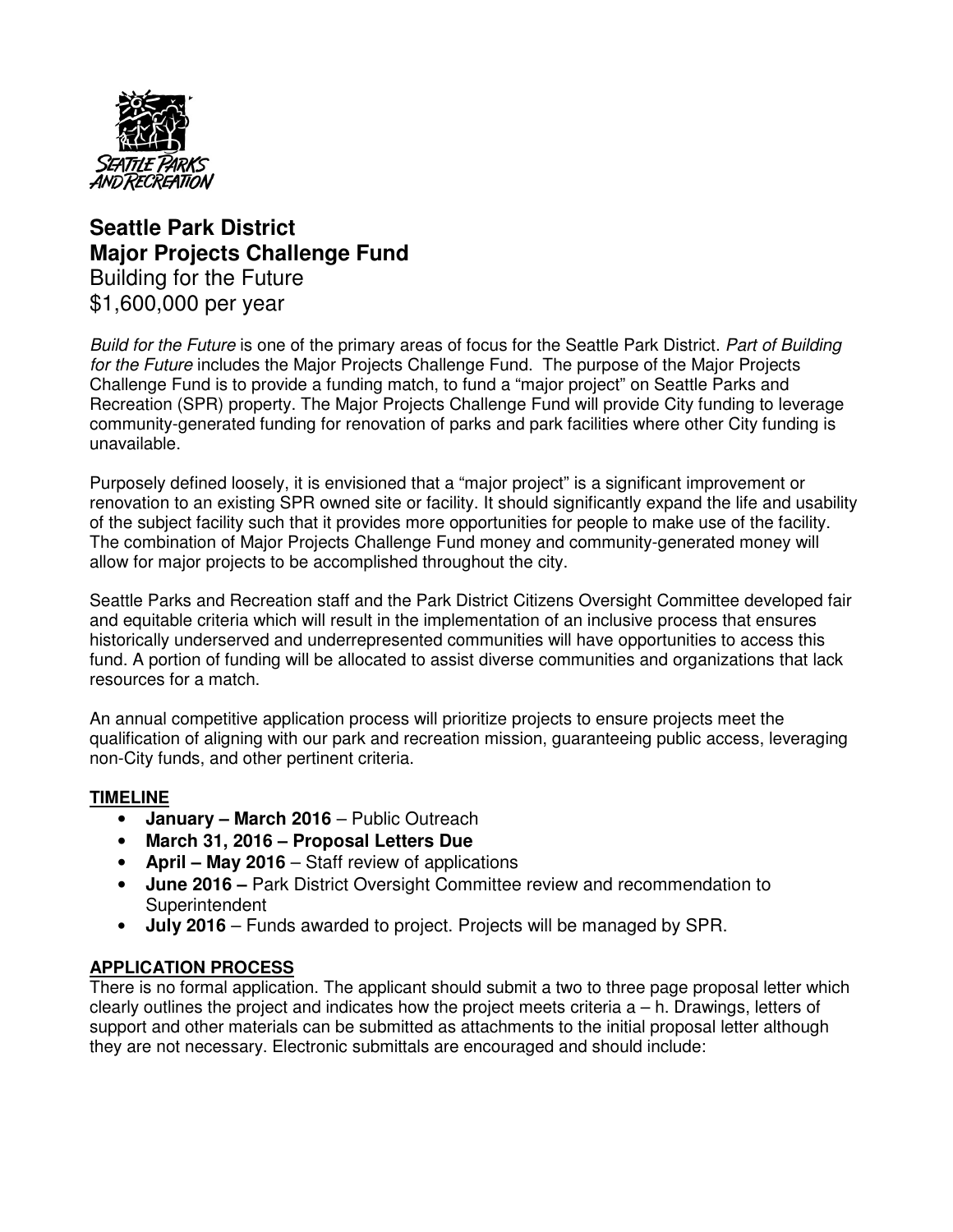- Project description
- Fund amount request
	- $\circ$  Note the project budget should include project management costs and contingencies
- Description of proposed match
- Description of how the proposal meets the criteria outlined below

The application process will prioritize community-initiated projects that have a parks-and-recreation mission, encourage public access, leverage non-City funds, and are on a Seattle Parks and Recreation property and/or a Seattle Parks and Recreation owned facility.

Other criteria that the projects must meet are listed below. The \$2.2 million renovation of the Mount Baker Rowing and Sailing Center completed in 2007 in partnership with the Mount Baker Boating Advisory Council is a good example of a major project which would have been considered for the Major Projects Challenge Fund.

# **CRITERIA**

**a.** Is it on Seattle Parks and Recreation owned property and/or a SPR owned facility?

Rationale: Since the funds come through the Park District, they should be spent directly on SPR property and/or an SPR owned facility. Also, SPR will manage the project.

**b.** Is it an identified capital need at a park or park facility that is lacking in funding; is it a large scale project that may be funded from a variety of public and private funding sources with a total construction cost estimated to be in excess of \$2 million? It should be a single project such as building renovation or expansion, or a facility improvement.

Rationale: There are other City funding sources such as the Neighborhood Matching funds available for smaller projects. The idea is that this funding should go to a significant project that improves or expands an existing facility. What is important is that the project be significant enough to provide long term value to the greater community.

**c.** What is the match? How does the project leverage or have the potential to leverage other resources through the actions of other public agencies, funding from public, private or philanthropic partners, and/or in-kind contributions of time and energy from citizen volunteers?

Rationale: For the actual construction phase of the project, the Major Project Challenge Fund should be leveraged with a 50% match but the match amount could be less and/or provided by other than a monetary match. Ideally, the applicant would be able to raise 50% (or more) of the project cost and the fund would fill the gap to bring the project up to 100% funding. There may be situations where there is significant community support for a project but the applicant doesn't have the resources and/or connections to provide the full 50/50 match. In those situations, this criterion is intended to be flexible in setting a target goal for a match, but not an absolute requirement. There may also be situations where the applicant is unable to identify any match. In those situations, it may be up to SPR staff to step in and help the community with the funding process. If no other funding sources are identified during the initial submittal, it will be incumbent on staff to work with the applicant on funding in advance of submitting the formal application.

For the initial phase of planning and design where SPR would make smaller amounts available in the range of \$20,000 – \$50,000 for planning and/or design work, there still should be some sort of match. The percentage and form of the match could be more flexible at this initial phase to get a project ready to apply for the larger construction amount.